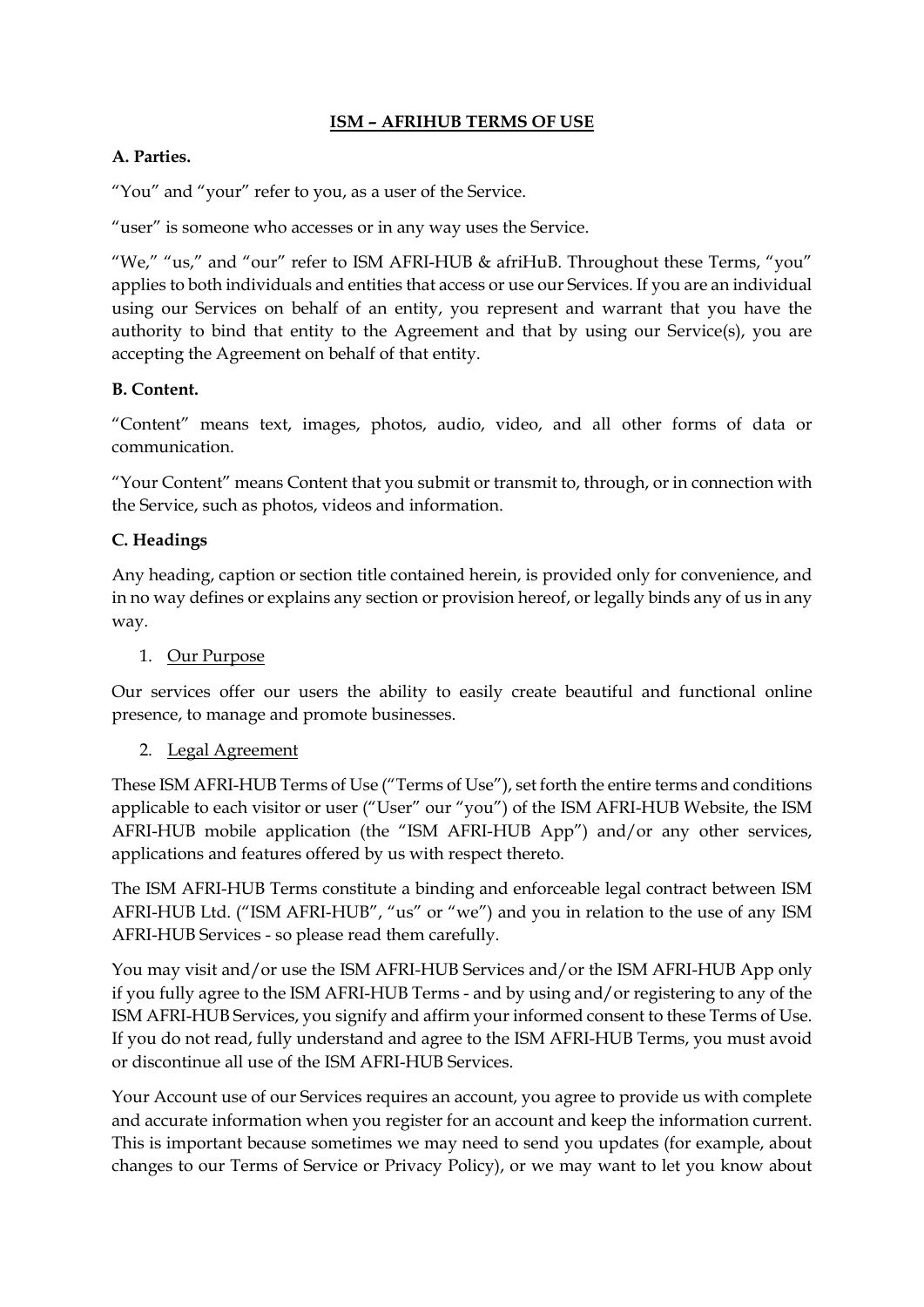and make informed choices in response to legal inquiries or complaints. You will be solely responsible and liable for any activity that occurs under your account. You are responsible for keeping your account information up-to-date and for keeping your password secure.

You are responsible for maintaining the security of your account and any Service- related website, store, or other content, and you are fully responsible for all activities that occur under your account and any other actions taken in connection with our Services. You shall not share or misuse your access credentials. You must immediately notify us of any unauthorized uses of your account, digital business card, or of any other breach of security. We will not be liable for any acts or omissions by you, including any damages of any kind incurred as a result of such acts or omissions. we consider that to be an inquiry about our products and services, which means that we may contact you to share more details about what we have to offer. If you aren't interested in learning more, you can opt out of the marketing communication, via email.

# 3. Minimum Age Requirements

Our Services are not directed to children. Access to and use of our Services is only for those over the age of 18. If you are younger than this, you may not register for or use our Services. Any person who registers as a user or provides their personal information to our Services represents that they are 18 years of age.

Notwithstanding the above. ISM AFRI-HUB & afriHuB does not contain sexual content, violence and any content that has an age limit on it.

You represent and warrant:

- a. You confirm you own all rights in and to any content uploaded or provided by you, such as, but not limited to, text, photo, video, audio
- b. The User Content is (and will continue to be) true, current, accurate, non-infringing upon any third-party rights.
- c. You have obtained all consents and permissions required under all applicable laws, regarding the posting, transmission and publication of any personal information and/or image or likeness of any person, entity or property which is part of the User Content, and you will adhere to all laws applicable thereto.
- d. You fully comply with all applicable laws and any other contractual terms which govern your use of the ISM AFRI-HUB Services including those specific laws applicable to you or your End Users in your locations;
- e. To allow ISM AFRI-HUB to use in perpetuity, worldwide and free of charge, any version of your User Platform (or any part thereof) for any of ISM AFRI-HUB's marketing and promotional activities, online and/or offline, and modify it as reasonably required for such purposes, and you waive any claims against ISM AFRI-HUB or anyone on its behalf relating to any past, present or future
- f. You agree to ISM AFRI-HUB to collect location data to enable "Distance filter" that filters eCards and messages according the radius from the current location chosen by the user
- 4. Fees & Payment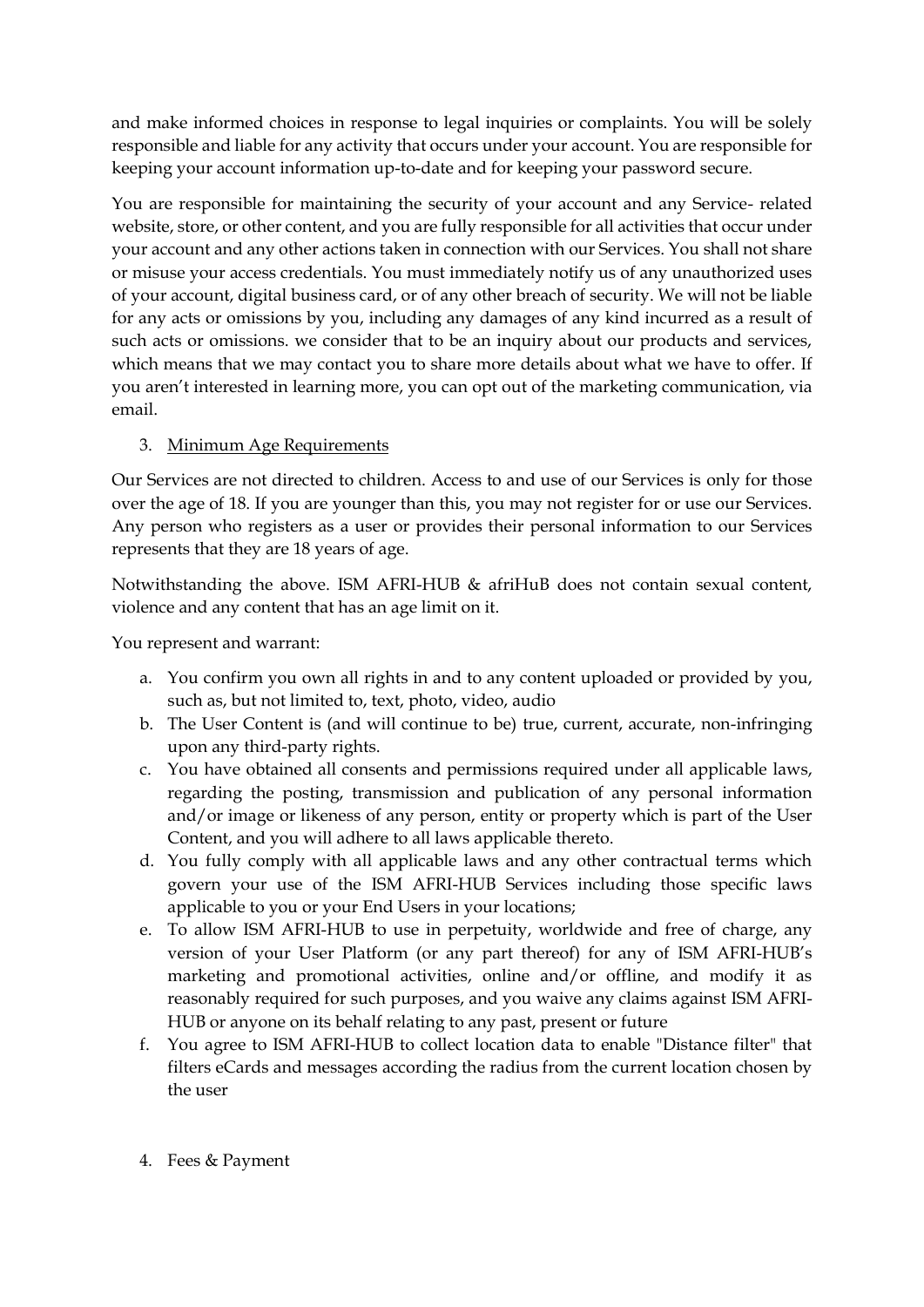The use of Services subject to payment fees, as determined by ISM AFRI-HUB in its sole discretion ("Paid Services" and "Fee(s)", respectively). ISM AFRI-HUB will provide notice of such Fees. you are required to pay all applicable Fees in advance.

ISM AFRI-HUB reserves the right to change its Fees at any time, upon notice to you. If you received a discount or other promotional offer, ISM AFRI-HUB shall have the right to automatically and without notice renew your subscription to such ISM AFRI-HUB Service at the full applicable

All Fees shall be deemed to be in Kenya Shillings, except as specifically stated otherwise in writing by ISM AFRI-HUB. To the extent permitted by law (and unless specified otherwise by ISM AFRI-HUB in writing), all Fees are exclusive of all taxes (including value added tax or any other applicable taxes), levies or duties imposed by taxing authorities ("Taxes"), and you shall be responsible for payment of all applicable Taxes relating to your use of the ISM AFRI-HUB Services, or to any payments or purchases made by you. If ISM AFRI-HUB is obligated to collect or pay Taxes for the Fees payable by you, and whether or not such Taxes were added and collected from you for previous transactions, such Taxes may be added to the payment of any outstanding Fees and will be reflected in the Invoice for such transaction. We recommend that you verify the existence of any additional fees you may be charged by third parties in connection with the purchase of Paid Services or in connection with the renewal thereof (such as international transaction fees, currency exchange fees or fees due to banks or credit card companies). ISM AFRI-HUB is not responsible for any such additional fees or costs.

As part of registering or submitting information to receive Paid Services, you also authorize ISM AFRI-HUB (either directly or through its affiliates, subsidiaries or other third parties) to request and collect payment and service fees (or otherwise charge, refund or take any other billing actions) from our payment provider or your designated banking account, and to make any inquiries ISM AFRI-HUB or its affiliates may consider necessary to validate your designated payment account or financial information, in order to ensure prompt payment, including for the purpose of receiving updated payment details from your payment, credit card or banking account provider (e.g., updated expiry date or card number as may be provided to us by your credit card company).

If, at any time, we record a decline, chargeback or other rejection of a charge of any payable Fees on your ISM AFRI-HUB account ("Chargeback"), this will be considered as a breach of your payment obligations hereunder, and your use of the ISM AFRI-HUB Services may be automatically disabled or terminated.

In the event a Chargeback is performed, your User Account may be blocked without the option to re-purchase or re-use it, and any data contained in such User Account, including any domains, applications and Third Party Services may be subject to cancellation.

Your use of the ISM AFRI-HUB Services will not resume until you re-subscribe for any such ISM AFRI-HUB Services, and pay any applicable Fees in full, including any fees and expenses incurred by ISM AFRI-HUB and/or any Third Party Services for each Chargeback received (including Fees for ISM AFRI-HUB Services provided prior to the Chargeback, handling and processing charges and fees incurred by the payment processor). We reserve our right to dispute any Chargeback received, including by providing the relevant credit card company or financial institution with any information and documentation proving that the User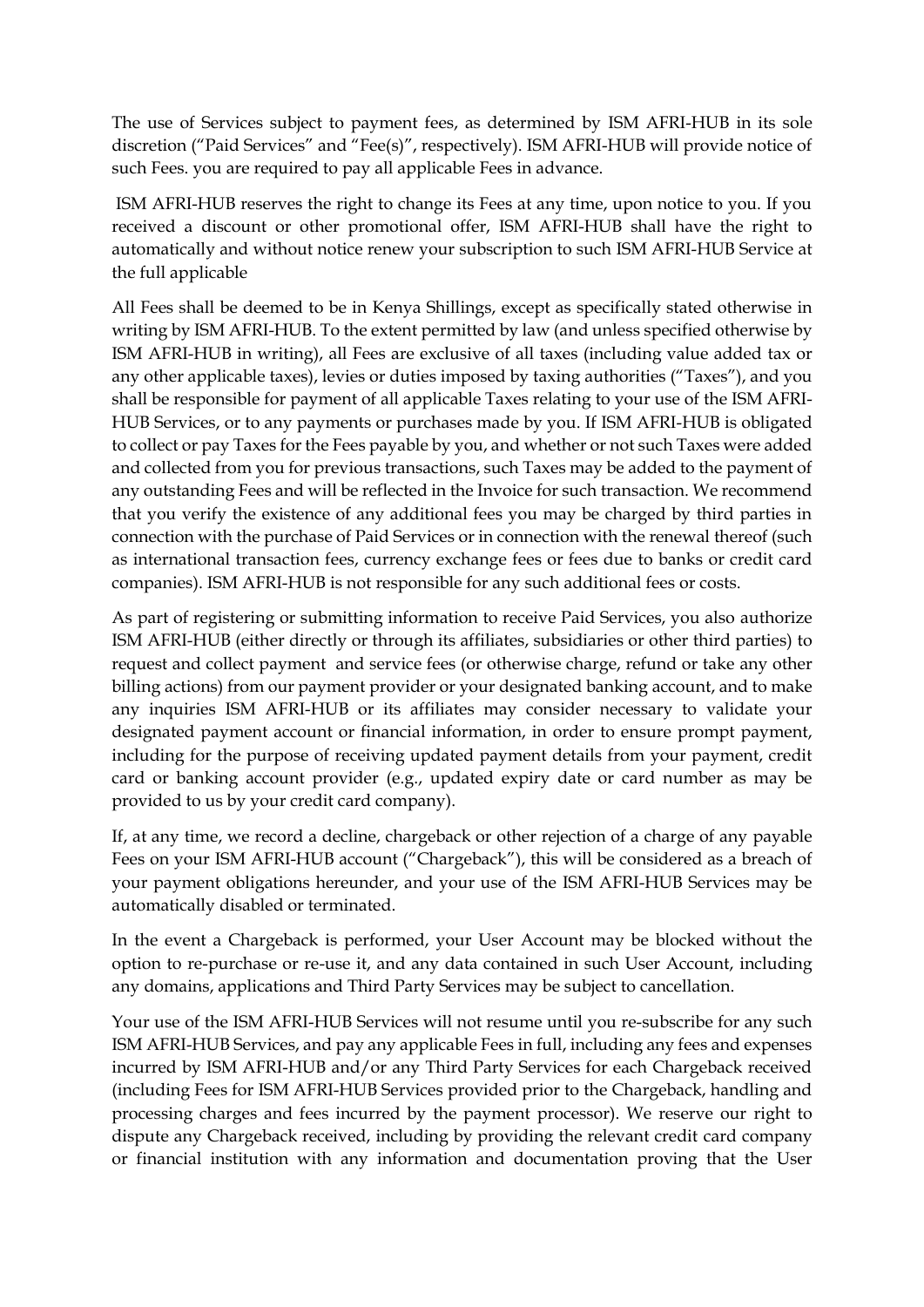responsible for such Chargeback did in fact authorize the transaction and make use of the services rendered thereafter.

# Invoices

ISM AFRI-HUB and/or its affiliated companies will issue an invoice or credit memo for any payment of Fees or refund made to or by ISM AFRI-HUB ("Invoice"). For the purpose of issuing the Invoice, you may be required to furnish certain Personal Information in order to comply with local laws. Please note that the Invoice presented in your User Account may be inadequate with your local law requirements, and in such case may be used for pro forma purposes only.

# 5. Cancellation by User

You may discontinue to use and request to cancel your User Account and/or any ISM AFRI-HUB Services at any time, the effective date for cancellation of Paid Services shall be at the end of such Paid Services subscription period. All provisions of the Agreement which by their nature should survive termination shall survive termination, including, without limitation, ownership provisions, warranty disclaimers, indemnity, and limitations of liability.

# 6. Cancellation by ISM AFRI-HUB

Failure to comply with any of the ISM AFRI-HUB Terms and/or to pay any due Fee shall entitle ISM AFRI-HUB to suspend (until full payment is made) or cancel your User Account and User Platform (or certain features thereof), as well as the provision of any related ISM AFRI-HUB Services or Third Party Services to you.

7. Loss of Data, Content and Capacity

If your User Account or any ISM AFRI-HUB Services or Third Party Services related to your User Account are cancelled (whether at your request or at ISM AFRI-HUB's discretion), it may cause or result in the loss of certain content, features, or capacity of your User Account, including any User Content, End User data or other usage data retained therein, and including any domain name reservation or registration that was included in such Services ("Capacity Loss"). ISM AFRI-HUB shall not be liable in any way for such Capacity Loss, or for saving a backup of your User Account, User Content or End User data.

Please also note that additional Fees may apply to re-activation of a User Account and/or any ISM AFRI-HUB Services following their cancellation, as determined by ISM AFRI-HUB in its sole discretion.

8. Advertise

ISM AFRI-HUB platform offer you to advertise your services or goods you are solely responsible for your User Products and E-Commerce related activities, and any promotions and related Content contained or referred to in your User Platform, and compliance with any Kenyan laws applicable thereto. We are merely providing the platform for you to manage your online E-Commerce activities. We are not involved in your relationship and/or any transaction with any actual or potential buyer of your User Products.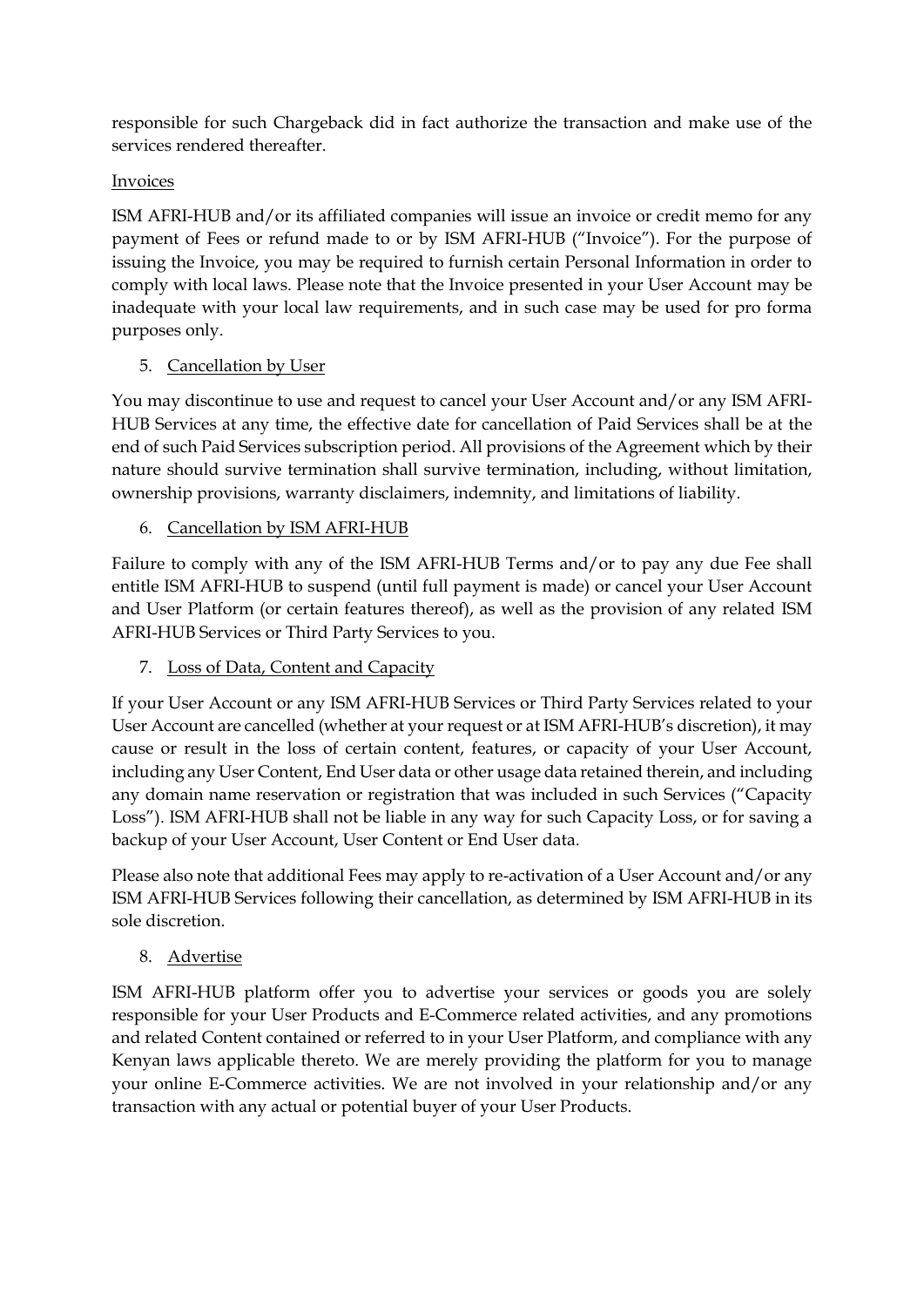You are solely responsible for any and all statements and promises you make and for all assistance, warranty and support regarding the User Products, and shall provide true contact information on your User Platform for any questions, complaints or claims.

You may not offer or sell any User Products, or provide any information, Content or material regarding User Products, which may be deemed hazardous, counterfeit, stolen, fraudulent, offensive or abusive; which are prohibited for sale, distribution or use; or which otherwise fail to comply with any applicable laws, including with respect to consumer rights, intellectual property or privacy rights, product safety, trade regulations and sanctions, support, maintenance and export.

ISM AFRI-HUB may, at any time and at its sole discretion, suspend, disable access to or remove your User Platform and/or any User Products - whether or not incorporated, published with or made a part of your User Platform at such time, without any liability to you or to any End Users, including for any Capacity Loss resulted therefrom.

## 9. Intellectual Property

The Agreement does not transfer from ISM AFRI-HUB to you any ISM AFRI-HUB or third party intellectual property, and all right, title, and interest in and to such property will remain (as between the parties) solely with ISM AFRI-HUB. Other trademarks, service marks, graphics, and logos used in connection with our Services may be the trademarks of other third parties. Your use of our Services grants you no right or license to reproduce or otherwise use any ISM AFRI-HUB or third party trademarks.

# 10. Changes

We reserve the right to change, suspend or terminate any of the ISM AFRI-HUB Services, and/or cancel your access to any of the ISM AFRI-HUB Services including removal of any materials created by you for any reason and/or change any of the ISM AFRI-HUB Terms with or without prior notice - at any time and in any manner.

You agree that ISM AFRI-HUB will not be liable to you or to any third party for any modification, suspension or discontinuance of those ISM AFRI-HUB Services. If any such changes involve the payment of additional Fees, we will provide you with a notice of such Fees prior to enabling such specific changes.

We are constantly updating our Services and that means sometimes we have to change the legal terms under which our Services are offered. These Terms may only be modified by a written amendment signed by an authorized executive of ISM AFRI-HUB, or by the posting by ISM AFRI-HUB of a revised version. If we make changes that are material, we will let you know by posting on one of our blogs, or by sending you an email or other communication before the changes take effect. The notice will designate a reasonable period of time after which the new terms will take effect. If you disagree with our changes, then you should stop using our Services within the designated notice period, or once the changes become effective. Your continued use of our Services will be subject to the new terms.

## 11. Disclaimer of Warranties

Our Services are provided "as is." ISM AFRI-HUB and its suppliers and licensors hereby disclaim all warranties of any kind, express or implied, including, without limitation, the